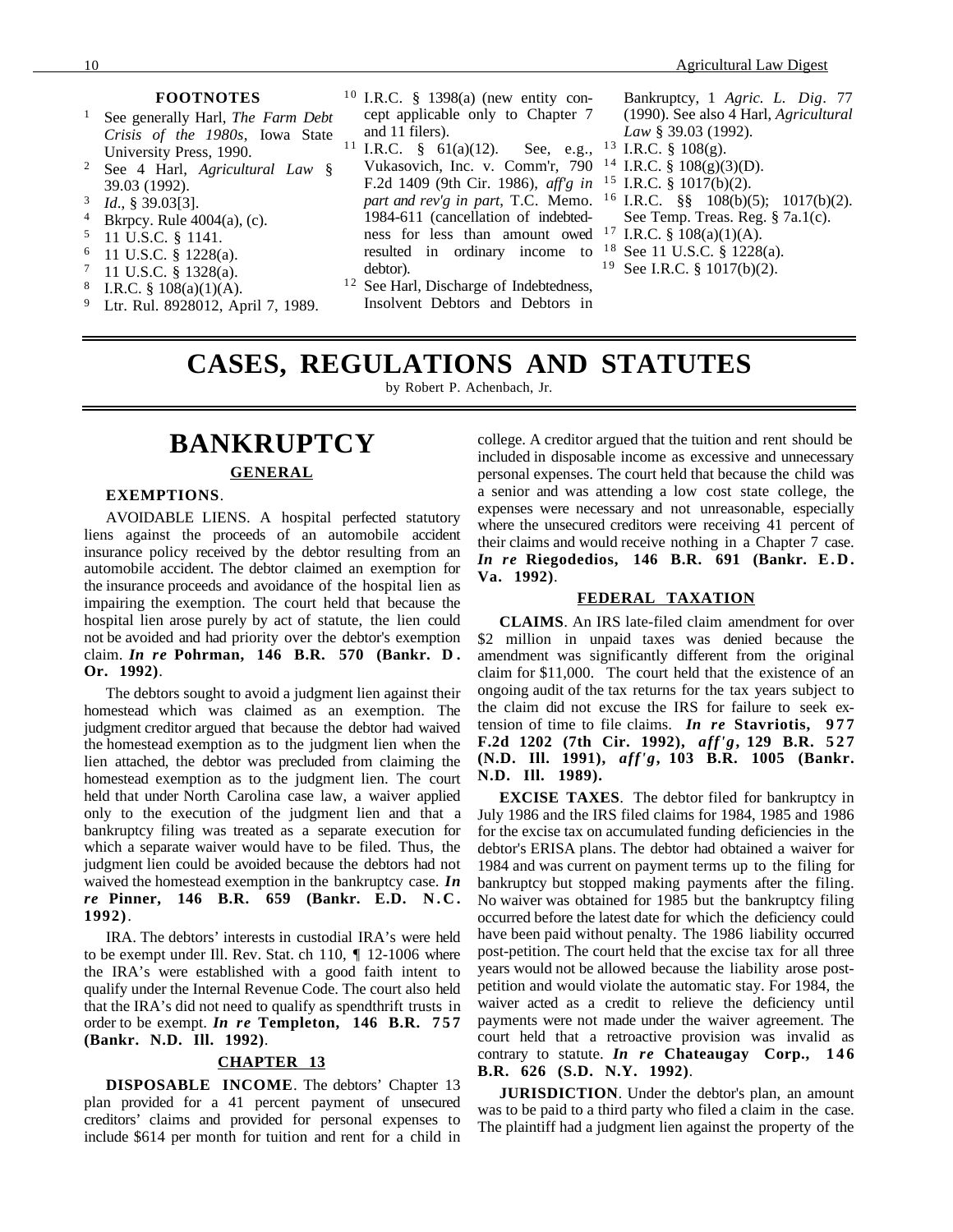third party and the IRS had also filed a tax lien against the third party's property. The plaintiff sought a bankruptcy court order requiring the plan disbursing agent to make the plan payment directly to the plaintiff in recognition of the priority of the plaintiff's lien above the IRS lien. The court held that the bankruptcy court was without jurisdiction over the controversy because the issues were not related to the bankruptcy case. *In re* **North Star Contracting Corp., 146 B.R. 514 (Bankr. S.D. N.Y. 1992)**.

**PASSIVE ACTIVITY LOSSES**. The debtor had prepetition passive activity losses and credits and the estate creditors sought a determination that the losses and credits passed to the bankruptcy estate upon the debtor's filing for bankruptcy. The court held that the losses and credits did not pass to the bankruptcy estate because the statute, I.R.C. § 1398(g), limited the allowable tax items which could pass to the estate. Note: the IRS has now issued proposed regulations including passive activity losses in the list of tax items which pass to the bankruptcy estate in Chapters 7 and 11 (see Vol. 3, *Agric. L. Dig.*, p. 191). *In re* **Antonelli, 92-2 U.S. Tax Cas. (CCH) ¶ 50,619 (Bankr. D. Md. 1992)**.

**POST-CONFIRMATION INTEREST**. The IRS had filed a claim which included pre-petition tax and interest. The claim was disputed and appealed until the U.S. Supreme court denied certiorari of a ruling allowing the claim. The debtor's plan provided payment of all allowed claims on the later of the plan effective date or the date the claims became allowed. The IRS argued that because the claim could not be paid under the plan until the final appeal was exhausted, the payment of the claim was a deferred payment and the IRS was entitled to post-confirmation interest under Section  $1129(a)(9)(C)$ . The court held that the delay caused by the appeals did not make the payment deferred where the plan provided for immediate payment when the claim became allowed. *In re* **White Farm Equipment, Co., 146 B.R. 736 (Bankr. N.D. Ill. 1992)**.

**RETURNS**. The debtor sought to have the Chapter 7 trustee file a federal income tax return for the estate. The debtor argued that the estate had substantial discharge of indebtedness income, income from the sale of the debtor's partnership interest and other income. The trustee argued that only liquidating trustees who sell estate property are required to file returns for estates. The court held that all bankruptcy trustees are required to file bankruptcy estate tax returns if the estate income exceeds the standard deduction plus the personal exemption. The court held that the trustee was not required to file a return because the discharge of indebtedness income was not recognized since the debtor was insolvent, the sale of the partnership interest was not approved, and the remaining income totaled less than the personal exemption plus the standard deduction. *In re* **Pflug, 146 B.R. 687 (Bankr. E.D. Va. 1992)**.

### **CONTRACTS**

**BREACH**. The plaintiffs were seed companies which grew and sold to seed dealers seed distributed to them by the defendant. For over five years before 1984, the plaintiffs were the only marketing companies for the seed under contracts, written and oral, with the defendant. In 1984, without notice to the plaintiffs, the defendant started selling the seed directly to dealers. The plaintiffs sued for breach of contract and fraud in that their contracts granted them exclusive rights to sell the defendant's seed to dealers and that the defendant entered into the 1984 contracts knowing that it intended to sell directly to dealers. The court held sufficient evidence was shown to demonstrate that a contract provision stating that the plaintiffs had "no exclusive rights of any kind" referred only to territorial exclusivity. The verdict of fraud against the defendant was upheld because the evidence showed that the defendant entered into new sales contracts with some plaintiffs and encouraged others to renew their contracts, after the defendant had decided to sell directly to dealers. **Latham Seed v. Nickerson American Plant Breeders, 978 F.2d 1493 (8th Cir. 1992)**.

### **FEDERAL AGRICULTURAL PROGRAMS**

**BORROWER'S RIGHTS**. The FmHA has adopted as final amendments to the regulations involving servicing of FmHA loans to borrowers who have filed for bankruptcy. The amendments add a notice, Exhibit E-1 to Instruction 1955-A, of acceleration of a loan after default of a debtor's bankruptcy plan. Exhibit E is also amended to clarify that foreclosure of a secured loan, discharged in bankruptcy but in default under the bankruptcy loan, is only against the collateral and not an attempt to collect the liability from the debtor individually. **57 Fed. Reg. 60084 (Dec. 1 8 , 1992)**.

**CATTLE**. The APHIS has issued a proposed rule allowing calves younger than four weeks old to be imported from Canada without being tested for tuberculosis. **57 Fed. Reg. 62501 (Dec. 31, 1992)**.

**CONSERVATION RESERVE PROGRAM**. In August 1986, the plaintiffs had applied for participation in the Conservation Reserve Program (CRP). The application was signed by most of the undivided interest owners of the land involved. The approved application was signed by a CCC representative in January 1987. Five days later the USDA announced a bonus payment for first time CRP applicants who applied in February 1987. The plaintiffs made new applications for enrollment in the CRP in February 1987 in hopes of qualifying for the bonus. The plaintiffs argued that the original contracts were invalid because not all owners signed the application and the application was not approved within 30 days. The CCC ruled that the application did not need to be signed by all owners and that the 30 day period applied only to the plaintiffs' ability to reject the contract. The court held that the August 1986 contract was valid and that the plaintiffs did not qualify for the bonus because they were not new applicants in February 1987. **Rochman v. U.S., 2 7 Fed. Cl. 162 (1992)**.

**CROP INSURANCE**. The FCIC has adopted as final amendments to the Corn, Grain Sorghum and Soybean Endorsements adding required late planting and prevented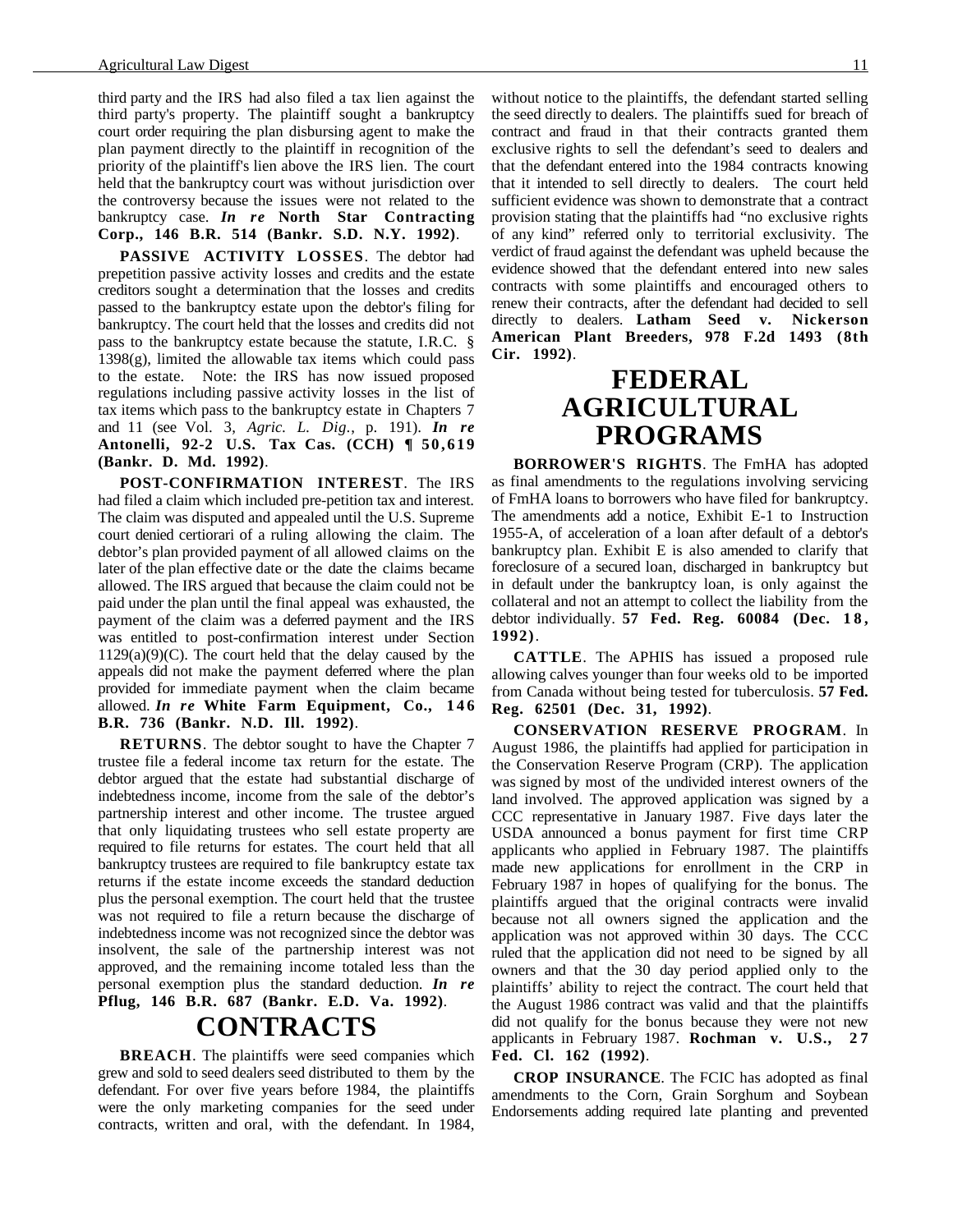planting provisions. **58 Fed. Reg. 3202 (Jan. 8 , 1993)**.

**FARMER-OWNED RESERVE--WHEAT**. The CCC has adopted as final regulations providing that 1992 crop wheat may not be pledged as collateral of FOR loans. **57 Fed. Reg. 62473 (Dec. 31, 1992)**.

**FARM CREDIT SYSTEM**. The plaintiff's uncle had died and the decedent's estate placed the decedent's farm for sale. The plaintiff asked the defendant, a loan officer for a Federal Land Bank Association (FLBA) whether the plaintiff could borrow money to purchase the decedent's farm. The plaintiff did not make any loan application. A third party did apply for a loan to purchase the farm and privately agreed to sell the defendant 80 acres. When the sale was submitted to the probate court for approval, the third party agreed to sell the plaintiff five acres for use by the decedent's surviving spouse. The plaintiff sued the district Federal Land Bank (FLB), the FLBA and the defendant for breach of fiduciary duty and fraud. The court held that (1) the defendant was not an agent for the FLB, (2) no fiduciary duty was owed by the FBLA to the plaintiff because the plaintiff did not make a loan application, and (3) the defendant was not liable for fraud because the plaintiff did not rely on any statements made by the officer to the plaintiff's detriment. As to the last holding, the court noted that the plaintiff received the five acres and consented to the sale to the third party. **Anderson v. Boeke, 491 N.W.2d 182 (Iowa Ct. App. 1992)**.

**HERBICIDES**. The plaintiff alleged that the plaintiff contracted T-cell lymphoma from exposure to a herbicide manufactured by the defendant. The plaintiff sued the defendant herbicide manufacturer for, among other claims, negligent failure to warn. The defendant argued that the failure to warn claim was barred by preemption of the Federal Insecticide, Fungicide and Rodenticide Act as to labeling requirements for registered herbicides. The court held that a state tort action for failure to warn regulated only the sale and use of herbicides and, therefore, was not preempted by the FIFRA prohibition of state labeling requirements. **Couture v. Dow Chemical U.S.A., 804 F. Supp. 1298 (D. Mont. 1992)**.

**TOBACCO**. The ASCS has issued proposed regulations allowing the construction of tobacco auction markets as far as five miles from a city or town. **58 Fed. Reg. 3233 (Jan. 8, 1993)**.

### **FEDERAL ESTATE AND GIFT TAX**

**ADJUSTED TAXABLE GIFTS**. In 1979, the decedent made a gift of stock which was valued for gift tax purposes at \$20,000 and the resulting gift tax was offset by the available unified credit. After the decedent died in 1988, the executor included the claimed value of the gift in the amount of adjusted taxable gifts. The IRS examiner revalued the 1979 gift at \$300,000 and calculated the gift tax payable by offsetting \$38,000 of unified credit available to the decedent in 1979. The executor argued that the entire gift tax which would have been payable (the assessment period for the gift tax had expired) on the revalued gift should have been used to reduce the tentative estate tax and the amount of unified credit actually claimed by the decedent in 1979 should be used to reduce the unified credit against the estate tax. The IRS ruled that in determining the "amount of tax which would have been payable" under I.R.C. § 2001(b)(2), the entire amount of unified credit available to the donor must be used to offset the gift tax which would have been payable on the gift. **Ltr. Rul. 9250004, Aug. 2 4 , 1992**.

**DISCLAIMERS**. An irrevocable trust was created in 1917 and terminated in 1979 when the last income beneficiary died. The trust property was then to be distributed to the taxpayer as one of the remainder holders. The taxpayer/decedent disclaimed the interest in the trust property within two months after the death of the last income beneficiary. The three-judge appellate court held that the 1917 creation of the trust with the remainder to the decedent was a taxable transfer, based on Treas. Reg. §  $25.2511-1(c)(2)$ . Therefore, under pre-1977 law, the disclaimer was untimely because not made within a reasonable time after the taxpayer learned about the remainder interest, when the taxpayer reached age 21 in 1931. The appellate court, *en banc*, reversed, holding that the application of the regulation to a pre-gift tax transfer was improper; therefore, the 1917 trust was not a taxable transfer and the decedent's disclaimer was timely. The court refused to follow the contrary decision in *Ordway v. U.S., 908 F.2d 890 (11th Cir. 1990), cert. denied, 111 S. Ct. 2916 (1991)*. **Irvine v. U.S., 1992 WL 381688 (8th Cir. 1992),** *rev'g on rehearing*, **91-2 U.S. Tax Cas. (CCH) ¶ 60,074 (8th Cir. 1991),** *rev'g* **1989-2 U.S. Tax Cas. (CCH) ¶ 13,818 (D. Minn. 1989)**.

**GENERATION SKIPPING TRANSFER TAX**. The IRS has issued proposed regulations reflecting the changes made under the Tax Reform Act of 1986 and amendments made in 1988 and 1989, as to direct skips occurring at death with respect to property held in trust. The proposed regulations amend Temp. Treas. Reg. § 26.2662-  $1(c)(2)(iii)$  to increase to \$250,000 the maximum amount of property passing from a trust arrangement (including life estates, remainders, estates for years and insurance and annuity contracts) as a direct skip for which the executor is responsible for filing the return and paying the GSTT. If \$250,000 or more of property passes as a direct skip, the trustee or life insurance company must file the return and pay the GSTT. The proposed regulations also amend Temp. Treas. Reg. §  $26.2601(b)(1)(v)(B)(2)$  to allow grandfathered trusts to remain exempt from GSTT if a nongeneral power of appointment is exercised and does not postpone or suspend the vesting, ownership or power of alienation for 90 years after the creation of the trust. The temporary regulations had allowed exemption only for nongeneral powers of appointment which postponed vesting for more than 21 years after a life in being at the creation of the trust. **57 Fed. Reg. 61355 (Dec. 24, 1992)**.

The IRS has issued proposed regulations implementing several aspects of GSTT. The proposed regulations provide that no automatic allocation of the \$1 million GSTT exemption will be made to trusts which will have a new transferor before any GST will occur, e.g. a reverse QTIP election. Allocation of the exemption, either by the executor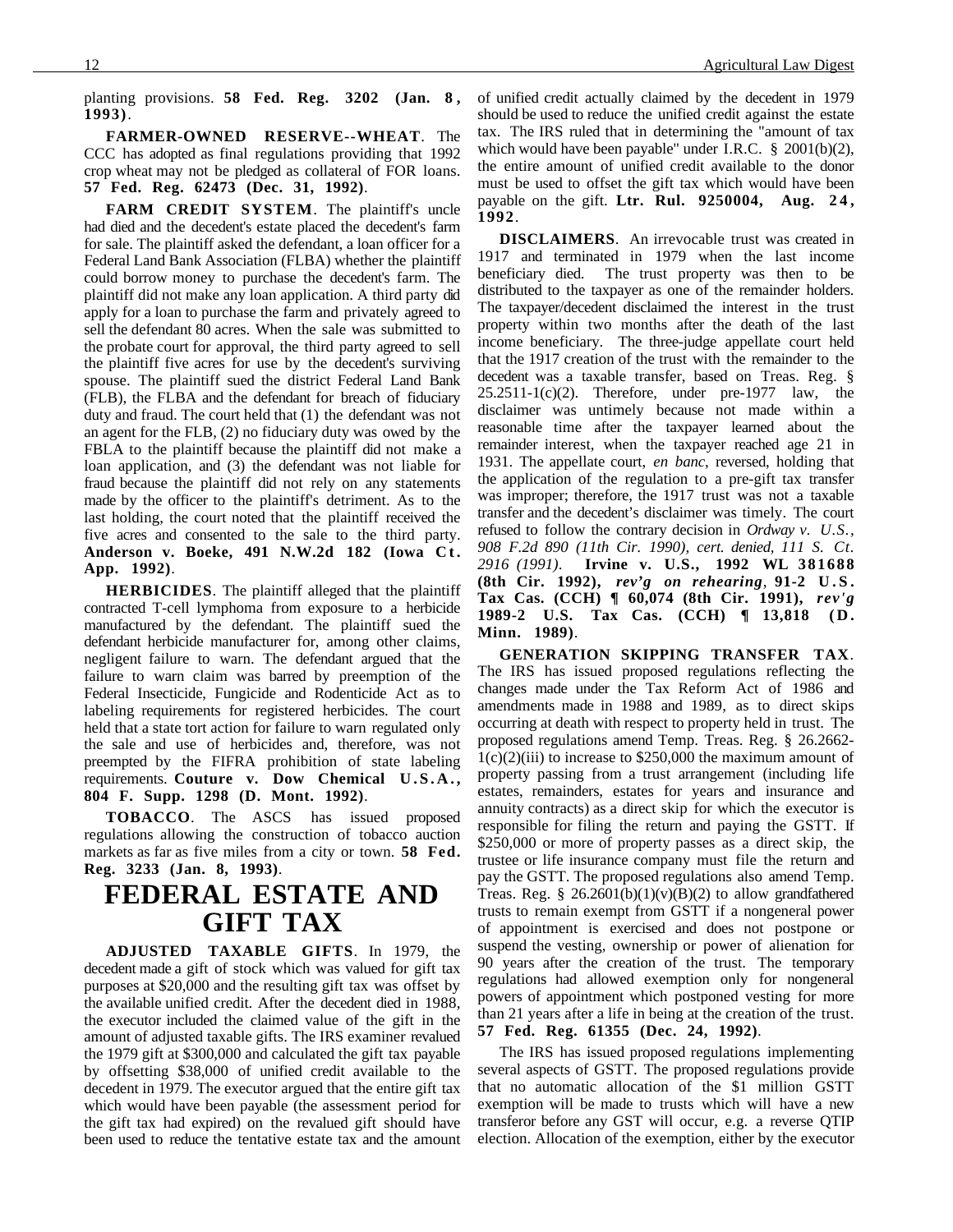or automatically, to a trust must be made to the entire trust principal and not to any specific trust asset. **Prop. Treas. Reg. § 26.2632-1.**

The proposed regulations provide that when a GSTT exemption is allocated to a lifetime transfer on a late filed Form 709, the transferor may elect to value the property at the fair market value as of the first day of the month of the late allocation. However, the date of death value must be used if the transfer occurs within 15 months of the decedent's death or the fiduciary is required to fund the payment with property fairly representative of the net appreciation or depreciation occurring between the date of death and the payment date. **Prop. Treas. Reg. § 26.2642-2.**

The proposed regulations provide the method for recomputing the inclusion ratio for a trust for which an additional transfer is made, for trusts consolidated with other trusts, and for charitable lead annuity trusts. **Prop. Treas. Reg. § 26.2642-1.**

Under the proposed rules, a pecuniary amount payable from a trust which is included in the transferor's gross estate may be treated as a separate trust if the pecuniary amount is promptly funded. **Prop. Treas. Reg. § 26.2654-1.**

For reverse QTIP elections made for a trust prior to December 24, 1992, the executor may elect to treat the trust as two trusts, one with a zero inclusion ratio. **Prop. Treas. Reg. § 26.2652-2**.

A beneficiary of a trust which allows the beneficiary a right of withdrawal is treated as the transferor of the trust property when the right of withdrawal expires, to the extent the beneficiary is treated as making a transfer subject to gift tax. **Prop. Treas. Reg. § 26.2652-1.**

The proposed regulations generally apply to generationskipping transfers occurring after December 24, 1992. **57 Fed. Reg. 61356 (Dec. 24, 1992)**.

The taxpayer transferred stock with an annual dividend of \$350,000 to trusts for grandchildren in exchange for debt instruments for \$1.5 million with interest payments of \$165,000. The trust beneficiaries had the right to require withdrawal of annual contributions to the trusts subject to the trustee's right to delay payment if trust owned stock would be required to make the distributions. The IRS ruled that the GSTT \$2 million exemption could not be applied to the transfers because the taxpayer's right to the interest on the notes was a retained interest held by a person other than the beneficiaries. The transfer was also not eligible for the annual gift tax exclusion amount because the beneficiaries' right to withdraw trust contributions was subject to the trustee's right to delay such payments for ten years. The IRS also ruled that the transferred property was includible in the taxpayer's gross estate because the taxpayer retained an interest in the property through the interest payments on the notes. **Ltr. Rul. 9251004, Sept. 4 , 1992**.

**INSTALLMENT PAYMENT OF ESTATE TAX**. The decedent owned all of the stock of two corporations, a 50 percent interest in a partnership and an undivided 50 percent interest in a commercial rental property. The decedent personally or through the business entities, managed the operation of rental properties owned by the entitles and the decedent, including maintenance, hiring employees, preparing properties for tenants, obtaining new tenants and maintaining good tenant relations. The IRS ruled that the decedent's interests in the properties and entities were interests in closely held businesses for purposes of installment payment of estate tax. The IRS also ruled that cash accounts maintained by the entities for working capital for tax and repair payments were not passive assets and were includible in the decedent's closely held business amount. **Ltr. Rul. 9250022, Sept. 11, 1992**.

**IRA**. The taxpayer was the designated beneficiary of an IRA in the name of the decedent. The taxpayer transferred the IRA to another custodian but maintained the IRA under the name of the decedent and with the same schedule of payments. The IRS ruled that the transfer was not subject to tax. **Ltr. Rul. 9250041, Sept. 17, 1992**.

**MARITAL DEDUCTION**. Although the surviving spouse and decedent had signed an antenuptial agreement limiting the amount of the decedent's property passing to the spouse, the surviving spouse challenged the agreement and sought the statutory one-third share of the decedent's estate. In settlement of the surviving spouse's claim, the one-third share was placed in a trust for life and the spouse received a life estate in the homestead. The IRS ruled that the present value, based on the life expectancy of the surviving spouse, of the trust and the life estate in the homestead was eligible for the marital deduction. **Ltr. Rul. 9251002, Aug. 27, 1992**.

The decedent's will bequeathed property to the surviving spouse, children and grandchildren, with remainders to the great grandchildren. All of the descendants disclaimed their shares of the decedent's estate such that the entire estate passed to the surviving spouse. The IRS ruled that the disclaimers were qualified and the property passing to the surviving spouse was eligible for the marital deduction. **Ltr. Rul. 9251019, Sept. 18, 1992**.

**PRIORITY**. In administering the decedent's estate, the executor successfully litigated the qualification of an unfunded trust as the decedent's will. The executor claimed as administrative expenses (1) an executor's fee, (2) money advanced to the estate to pay an estate debt, and (3) attorney's fees for the probate court and tax litigation. The executor sought priority of the administrative expenses over a federal tax claim against the estate for unpaid taxes owed by the decedent. The court held that under 31 U.S.C. § 3713, the administrative expenses were entitled to priority over the federal tax claims. **Est. of Capato v. U.S., 92-2 U.S. Tax Cas. (CCH) ¶ 60,124 (D. Or. 1992)**.

### **FEDERAL INCOME TAXATION**

#### **C CORPORATIONS**.

ALTERNATIVE MINIMUM TAX. The IRS has adopted as final regulations amending the rules for determining adjusted current earnings for purposes of determining the alternative minimum tax for corporations. **57 Fed. Reg. 60474 (Dec. 21, 1992)**.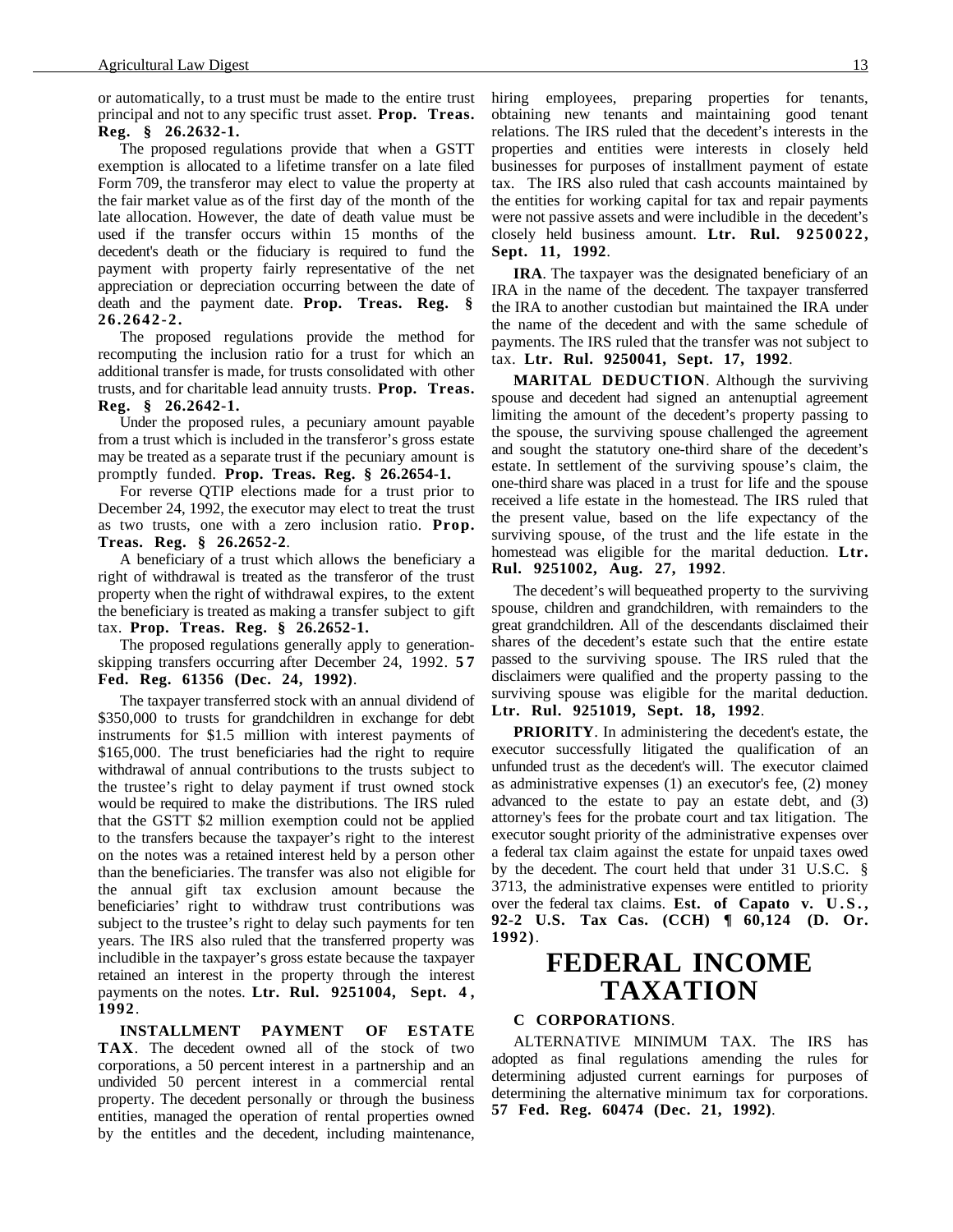BUSINESS DEDUCTIONS. In completing a redemption of the corporate taxpayer's stock from an ESOP, the corporation borrowed the funds used to purchase the stock. The corporation claimed the loan fees and expenses as business deductions. The court held that under I.R.C. § 162(k), the fees and expenses were not deductible because they were incurred as part of a stock redemption. *In re* **Kroy (Europe) Ltd., Kroy, Inc., 92-2 U.S. Tax Cas. (CCH) ¶ 50,611 (D. Ariz. 1992),** *rev'g***, 92-1 U.S. Tax Cas. (CCH) ¶ 50,146 (Bankr. D . Ariz. 1992)**.

**DEPRECIATION**. As reported in Vol. 3 *Agric. L. Digest* p. 186, the IRS adopted as final regulations governing the applicable conventions under the accelerated cost recovery system. One change in the final regulations should be noted. The proposed regulations allowed a depreciation deduction for mid-quarter property placed in service and disposed of in the same taxable year. The final regulations provide that all depreciable property placed in service and disposed of in the same taxable year is not eligible for a depreciation deduction. Treas. Reg. § 1.168(d)- 1(b)((ii). **57 Fed. Reg. 48980 (Oct. 29, 1992)**.

**DISCHARGE OF INDEBTEDNESS**. The IRS has adopted as final regulations providing that the acquisition of indebtedness by a person related to the debtor from a person who is not related to the debtor results in discharge of indebtedness income to the debtor based on the cost of acquiring the indebtedness at the time it was acquired by the related person. The proposed regulations had based the amount of discharge of indebtedness on the fair market value of the indebtedness at the time the indebtedness was acquired. The final regulations apply the fair market standard if the debtor acquired the indebtedness six months or more before acquisition of the indebtedness by a related person or if the purpose of the acquisition is the avoidance of tax.

Under the proposed regulations, the basic rule also applied where the creditor became related to the debtor, if (1) the creditor acquired the indebtedness less than six months before becoming related to the debtor, or (2) on the day the creditor became related to the debtor, the indebtedness of the debtor represented more than 25 percent of the fair market value of the creditor's assets or the assets of all persons related to the debtor after the creditor becomes related to the debtor. In addition, if the creditor acquired the indebtedness between 6 and 24 months before becoming related to the debtor, the rule applied unless the creditor could demonstrate that the indebtedness was not acquired in anticipation of the creditor becoming related to the debtor. The final regulations remove the six to 24 month test and the 25 percent test and base the relatedness of the creditor on the facts and circumstances of the acquisition. However, the final regulations require disclosure of the facts and circumstances if either of the two tests is met.

The rule does not apply to indebtedness (1) acquired by the debtor and with a maturity date within one year of the indebtedness being acquired by a related person, if the indebtedness is retired on that date, or (2) acquired by a dealer of securities in the ordinary course of business. **57 Fed. Reg. 61805 (Dec. 29, 1992), adding Treas. Reg. § 1.108-2**.

**EMPLOYEE BENEFITS**. The IRS has adopted as final regulations governing the exclusion of working condition fringe benefits excludible from income for governmental employees and volunteers for governmental units.

The final regulations also amend the rules for special valuation of employer provided fringe benefits. **Treas. Reg. § 1.61-21(c)** The final regulations remove the requirement that an employer inform an employee that the special valuation election has been made by the employer. The final regulations require at least one of the following conditions for use of the special valuation election:

- (1) the employer treats the value of the benefit as wages;
- (2) the employee includes the value of the benefit in income;
- (3) the employee is not a "control" employee; or
- (4) the employer demonstrates a good faith effort to treat the benefit correctly for reporting purposes.

An employee may use a special valuation rule not used by the employer if none of the four conditions is met. **5 7 Fed. Reg. 62192 (Dec. 30, 1992)**.

**EXPENSE METHOD DEPRECIATION**. The IRS has adopted as final regulations involving the limitations on the amount of expense method depreciation allowable. The proposed regulations were discussed in Harl, "Expense Method Depreciation," 2 *Agric. L. Dig*. 69 (1991), and only the changes made by the final regulations are noted here. For purposes of the taxable income limit on the amount of expense method depreciation, the final regulations:

- (1) include in the taxable income of an employee any unreimbursed employee business expenses;
- (2) include in a partnership's net income from a trade or business all I.R.C. § 702 partnership items other than credits, tax-exempt income and guaranteed payments
- (3) include in an S corporation's net income all S corporation items under I.R.C. § 1366(a) other than credits, tax-exempt income and compensation paid to shareholder-employees; and
- (4) exclude from the income limit any deduction suspended by the I.R.C.

**57 Fed. Reg. 61313 (Dec. 24, 1992)**. Note: copies of Dr. Harl's article may be ordered for \$2.00 from Agricultural Law Press, P.O. Box 5444, Madison, WI 53705.

**MILEAGE DEDUCTION**. The standard mileage rate for 1993 remains at 28 cents per mile for business use, 12 cents per mile for charitable use and 9 cents per mile for medical and moving use. The depreciation rate remains at 11.5 cents per mile. **Rev. Proc. 92-104, I.R.B. 1992-52, 24**.

**MINORS**. The taxpayer was a minor child under the age of 14 with both parents living. The taxpayer had unearned income resulting from investment of settlement proceeds from a personal injury suit. The taxpayer argued that taxation, under I.R.C.  $\S$  1(g), of the unearned income at the highest marginal rate of the parents was unconstitutional for lack of due process. The court held that the statute was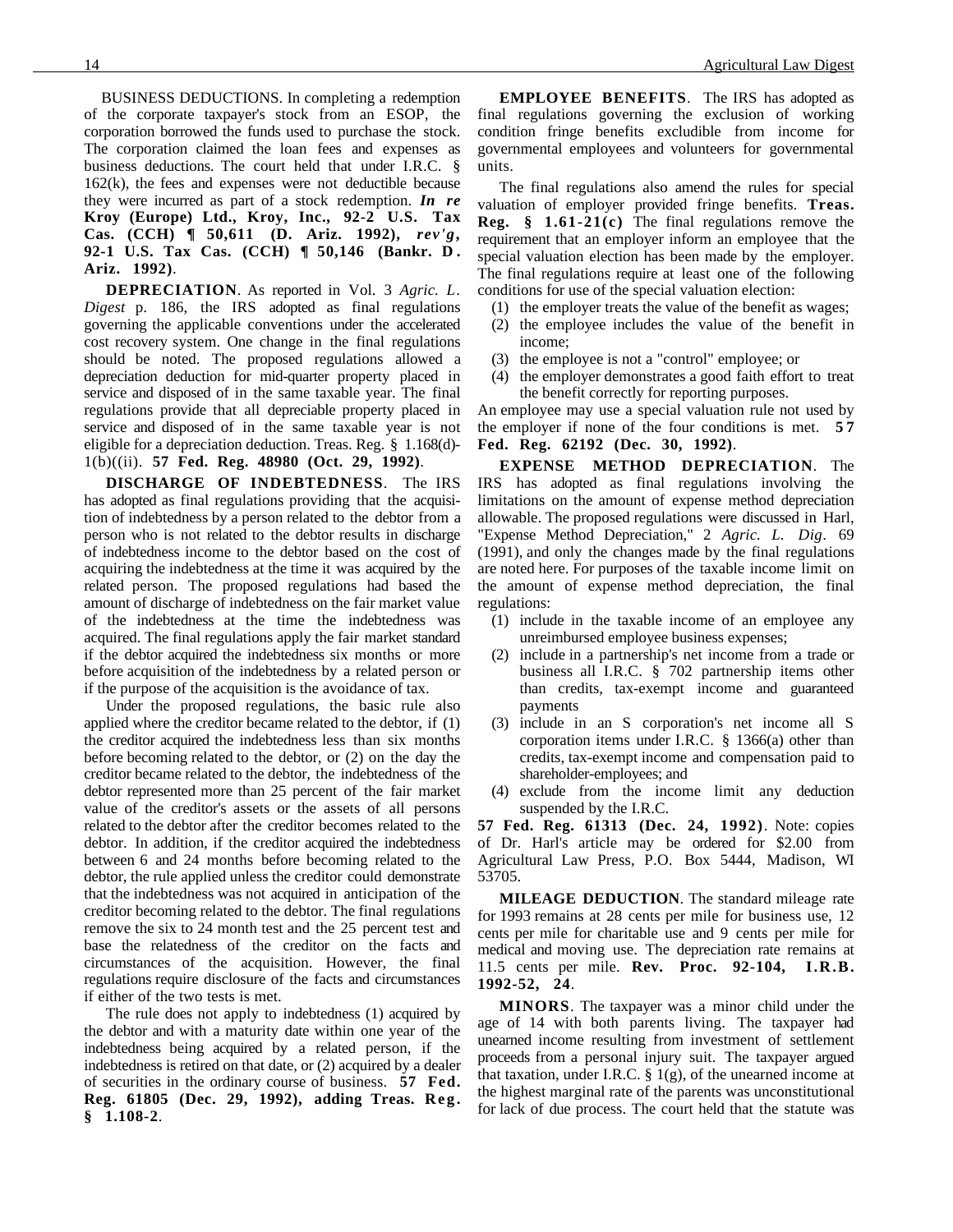#### constitutional as applied in this case. **Butler v. U.S., 798 F. Supp. 574 (E.D. Mo. 1992)**.

#### **PARTNERSHIPS**

ADMINISTRATIVE ADJUSTMENT. The IRS sent a final partnership administrative adjustment (FPAA) to a general partner, a corporation, of the partnership even though another individual had been named as tax matters partner. The court held that the FPAA was not invalid. **Holstein ET IV, Ltd. v. Comm'r, T.C. Memo. 1992-716**.

**PASSIVE ACTIVITY LOSSES**. For taxable years 1987 and 1988, the taxpayer was an employee of a company which managed the development, construction and leasing of rental properties owned by partnerships of which the taxpayer was a partner. The taxpayer materially participated in the preconstruction and development activities. The IRS ruled that under Temp. Treas. Reg. § 1.469-4T(p), the taxpayer's share of partnership loss from the preconstruction and development activities was not a passive loss, even though the final activity, the rental of the properties, was a passive activity for the partnerships. **Ltr. Rul. 9252003, Aug. 31, 1992**.

**PENSION PLANS**. The taxpayer was an employee and sole shareholder of a professional corporation. The taxpayer disolved the corporation and received all of the assets, including distributions from pension and profit sharing plans, but continued the business as a sole proprietor. The taxpayer elected the 10-year averaging method of the reporting of the gain from the plans' distributions. The court held that the termination of the corporation was not a separation of service allowing use of the 10-year averaging method where the taxpayer continued the business. **Burton v. Comm'r, 99 T.C. No. 3 2 (1992)**.

**RETURNS**. The IRS has issued revised rules as to the obligations of participants in the electronic filing program. **Rev. Proc. 93-8, I.R.B. 1993-2**.

#### **S CORPORATIONS**

PASSIVE INVESTMENT INCOME. A corporation owned a shopping center and was a general partner in a partnership which owned another shopping center. The corporation hired an agent to provide various business services for the tenants and the corporation also provided business services. Although the services were included in the rent, the compensation for the services constituted a material part of the rent. The IRS ruled that the amounts received as rent were not passive investment income for the purpose of qualifying the corporation for the S corporation election. **Ltr. Rul. 9250011, Sept. 4, 1992)**.

RE-ELECTION. The corporation made an S corporation election effective for the tax year beginning on January 1, 1989 but filed a revocation on January 24, 1989, which was determined to be effective as of January 1, 1989. The IRS ruled that the corporation could make an S corporation election effective January 1, 1992. **Ltr. Rul. 9251025, Sept. 18, 1992**.

### **PARTNERSHIP**

**JOINT VENTURE**. The plaintiff sued for payment for delivered hay. The plaintiff argued that the defendant was a joint venturer with a third party in the buying, hauling and selling of hay. The defendant and a third party negotiated the hay purchase contracts, both persons supplied labor and equipment to the business, and the profits and losses were shared 60/40. The court held that the operation was a joint adventure and that the defendant was liable for the unpaid hay. **Hill v. Zimmerer, 839 P.2d 977 (Wyo. 1992)**.

### **PRODUCTS LIABILITY**

**SEEDS**. The plaintiff purchased watermelon seeds from separate defendants. The seeds grew well enough until the plants developed a blotch which eventually destroyed most of the crop. The plaintiff alleged that the seed was produced on infected fields and sued for breach of implied and express warranties, strict liability and negligence. The court ruled that the first defendant was not liable for breach of express warranty in that the seed containers only promised that the seed would have "high vitality, vigor and germination," all of which were met. The court ruled that an issue of fact remained as to the other defendant in that the seed containers promised that the seeds were "strictly high grade seeds" which would amount to an express warranty if watermelon seeds were commonly graded. The court held that an issue of fact was raised as to whether the terms "properly fitted for seeding purposes" meant only that the seeds were warranted to be watermelon seeds and not that the seeds were free of disease. The first defendant was held to have effectively disclaimed any implied warranties through conspicuous placement on the seed containers of a specific disclaimer of implied warranty of merchantability or of fitness for a particular purpose. The second defendant was relieved of any implied warranties because of an established industry practice to limit liability to the cost of the seeds. The court held that this rule applied even where the purchaser had no knowledge of the industry practice. The court denied summary judgment for the defendants on the strict liability claim because an issue remained as to whether the disease caused "sudden" damages. Summary judgment for the defendants was allowed as to the negligence claim because the plaintiff failed to provide any substantive proof that the seeds were negligently harvested by the defendants. **Martin Rispens & Son v. Hall Farms, Inc., 601 N.E. 2d 429 (Ind. Ct. App. 1992)**.

## **STATE REGULATION OF AGRICULTURE**

**MILK**. The Pennsylvania Milk Marketing Board established a \$1.05 per hundredweight "add-on" to the price of Class I milk for 1991-1992. The plaintiff challenged the "add-on" as beyond the board's authority. The court held that under Penn. Stat. § 700j-801, the board had broad discretion to set milk prices and because the "add-on" had an expiration date, the price increase was subject to review within a reasonable time. **Finucane v. Pennsylvania Milk Marketing Board, 615 A.2d 936 (Pa. Cmwlth. 1992)**.